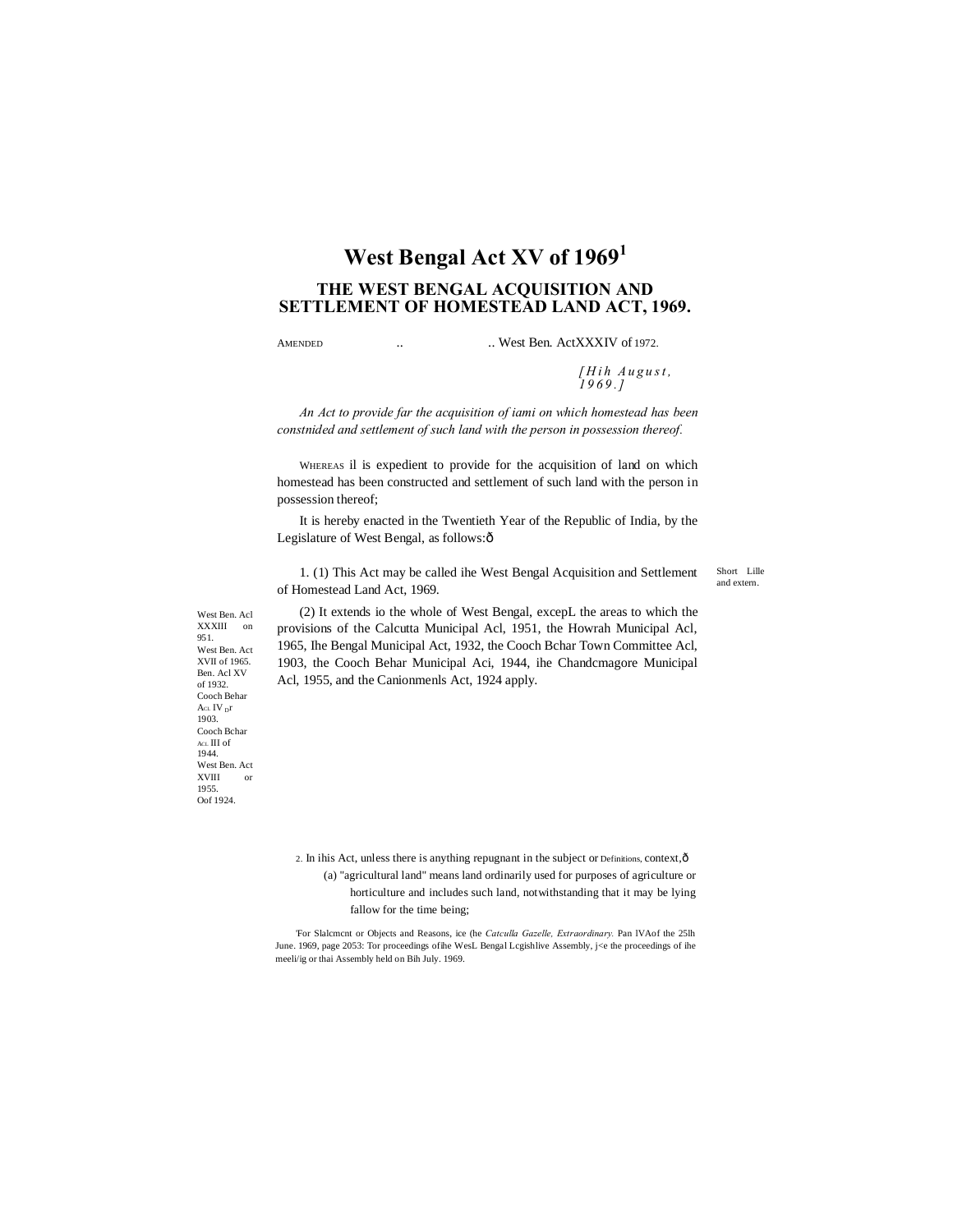*The West Bengal Acquisition and Settlement of Homestead Land Act, 1969.*

## *(Sections 3, 4J*

- (b) "Collector" means the Collector of a district and includes an Additional District Magistrate or any other officer appointed by the Stale Government lo discharge any of the functions of a Collector under this Act;
- (c) "holding" means the land or lands held by a *raiyat* and treated as a unit for assessment of revenue;
- (d) "homestead" has the same meaning as in the West Bengal Estates

[West Ben. Act

Acquisition Act, 1953;

- (e) "land" includes both agricultural land and non-agricultural land;
- (f) "non-agricultural land" means land other than agricultural land or other than land comprised in a forest;
- (g) "non-agricultural tenant" means a non-agricultural tenant as defined in the West Bengal Non-Agricultural Tenancy Act, 1949;
- (h) "occupier" means a person who is in possession of any land of another person without any interest therein based on title and who holds no land or not more than '8094 hectare of land either as owner or tenant thereof and includes the heirs of such person;

(i) "prescribed" means prescribed by rales made under this Act;

Wesi Ben. Act 1 of 1954.

(j) *"raiyat"* means a person who holds land for purposes of agriculture.

> West Ben. Act XX of 1949.

## 166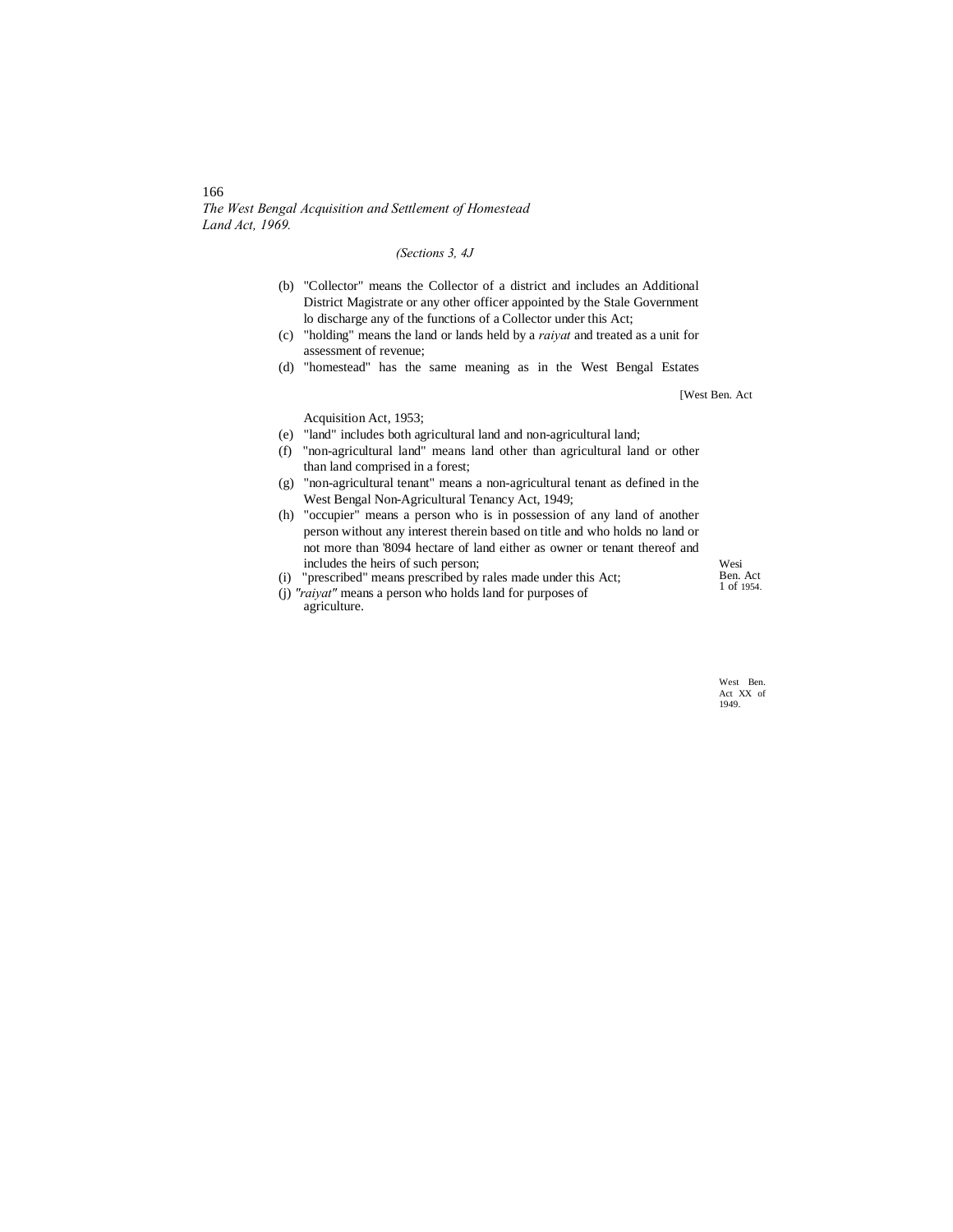167 *The West Bengal Acquisition and Settlement of Homestead Land Act, 1969.*

3. Nothing in this Act shall apply to any land-

fa) belonging to, or taken on lease or requisitioned by. Government; (b) belonging to, or taken on lease by, any local authority.

4. Where an occupier has constructed a homestead on the land in his possession and has been residing therein '[from before the commencement of this Act, he may, within five years from the dale of such commencement!, make an application, in such manner and containing such particulars as may be prescribed, to the Collector having jurisdiction—

- (a) if the land in his possession does not exceed '0334 hectare, for settling the land with him; and
- (b) if the land in his possession exceeds '0334 hectare, for settling 0334 hectare of such land with him on which his homestead has been constructed.

'Words within [he square brackets were substi lulled Tor Ihe wordi "continuously for a period or nol less than three years immediately before [he date of coming in[o force of this Act. he may. wilhin [wo years from such dale" by s. 2 of the West Bengal Acquisition and Settlement of Homestead Land (Amendrrvenl) Acl, 1972 (West Ben. Ac[ XXXtV of 1972).

ACL not to apply la ccnain lands.

Application to ihc Collector.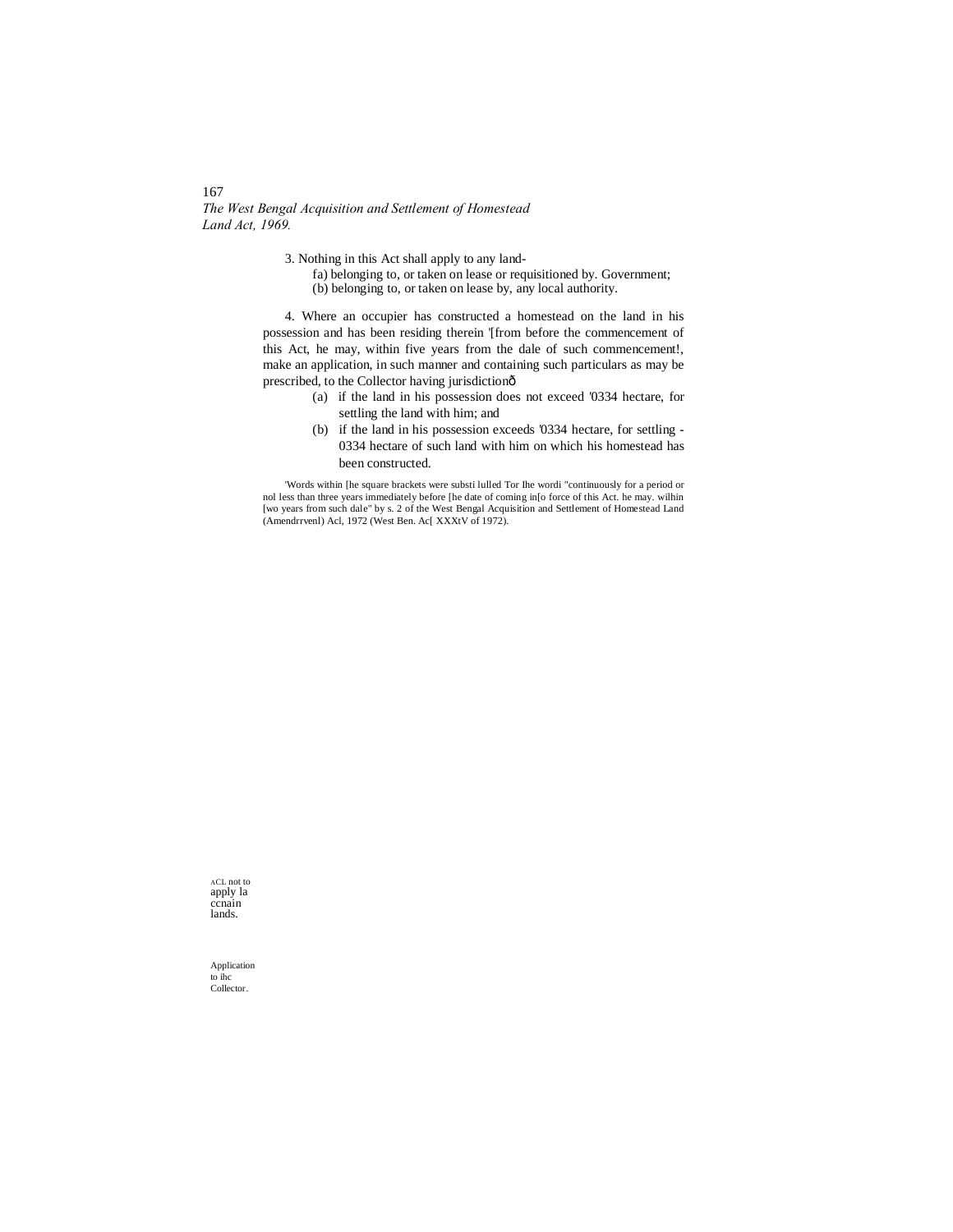*The West Bengal Acquisition and Settlement of Homestead Land Act, 1969.* XV of 1969.]

#### *(Sections 5-8.)*

5. (L) On receipt of an application under section 4 the Collector shall make an inquiry in such manner as may be prescribed to determine whether an occupier has constructed a homestead on the land in his possession and has been residing therein '[from before the commencement of this Act].

(2) Notwithstanding anything contained in section 4, the Collector may, on his own motion, make any inquiry referred to in sub-section (1):

Provided thai no such inquiry shall be started after the expiry of  $2$ [five years] from the date of coming into force of this Act.

(3) For the purpose of an inquiry under sub-section (1) the Collector shall have all the powers of a civil court while trying a suit in respect of the following matters, namely: $\hat{o}$ 

- (a) summoning and enforcing the attendance of any person and examining him on oath;
- (b) requiring the discovery and production of documents;
- (c) receiving evidence on affidavits.

6. If the Collector is satisfied on an inquiry under section 5 thai an occupier has constructed a homestead on the land in his possession and has been residing therein  $3$ [from before the commencement of this AcL], he shall make an order for demarcating such land or where such land exceeds '0334 hectare, for demarcating -0334 hectare of such land on which the homestead has been constructed.

7. (1) After demarcation oF ihe land under section 6 the Collector shall, by publishing in the *Official Gazette* and in such other manner as may be prescribed a notice in this behalf, acquire the land so demarcated with effect from such date as may be specified in the notice.

(2) When a notice is published under sub-section (1) in respect of any lands such land shall, with effect from the date specified in the notice, vest absolutely in the State Government free from all encumbrances.

8. When any land is acquired under section 7 there shall be paid compensation for such acquisition to every pereon interested and ihe amount of compensation shall be equivalent to twenty times of the annual revenue or rent, as the case may be, of such land to be determined by ihe Collector in the prescribed manner for the purpose of such compensation.

'Words within the square brackets were substituted Tor the words and figure "continuously Tor the period referred to in section 4" by s. 3(1) of the West Bengal Acquisition and Settle mentor Homestead Land (Amendment) Act, 1972 (West Ben, ActXXXlV of 1972).

'Words within the square brackets were substituted for the words "two years" by s. 3(2), *ibid. .* 'Words within the square brackets were substituted Tor the words "continuously for the period

referred to in section 4" by s. 4. *ibid.*

Dem area lion of the land.

Acquisition of land by the Collector

Compensation.

Inquiry by the Collector.

168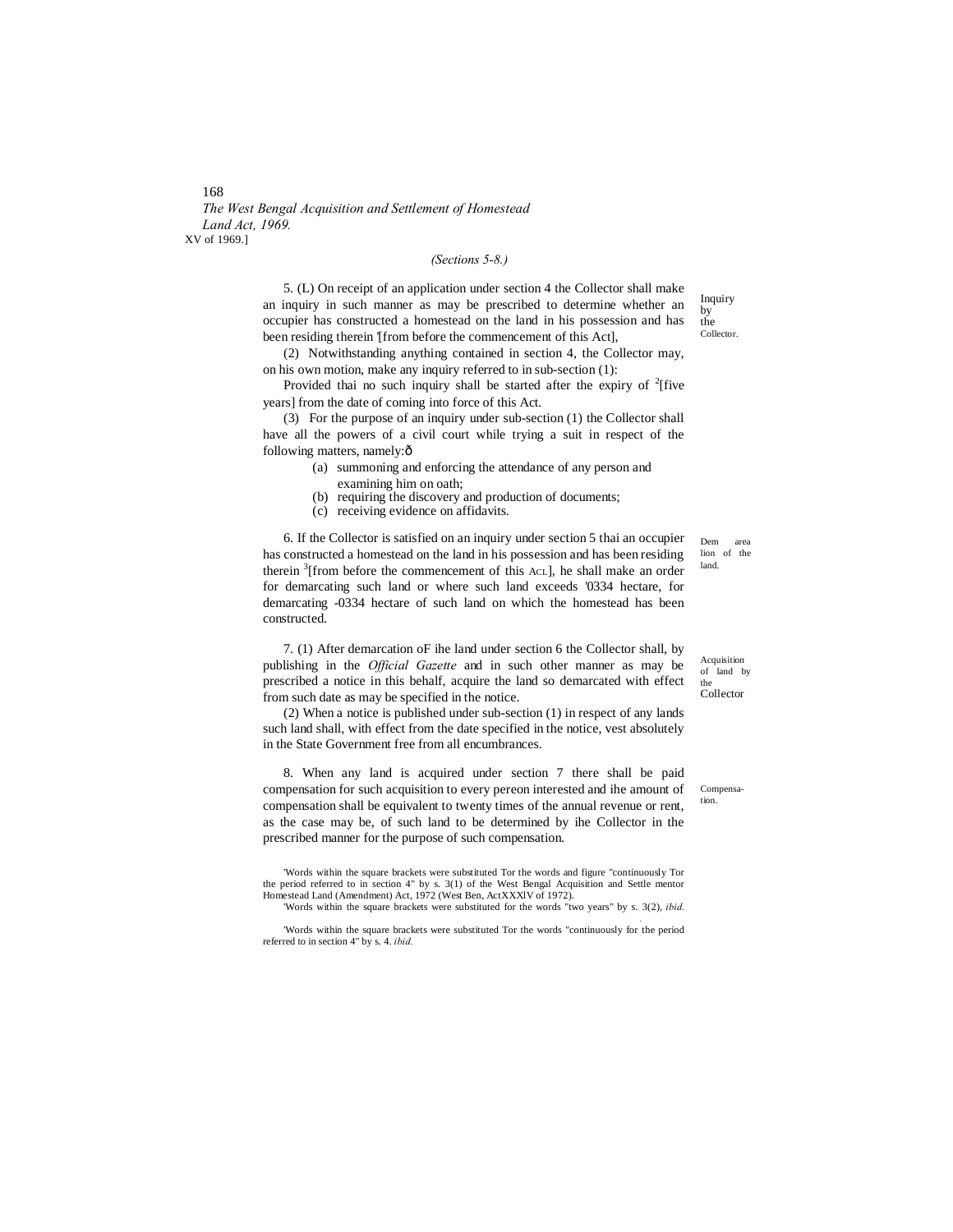## *(Sections 9, JO.)*

*Explanation.—'*The expression "person interested" includes all persons claiming an interest in compensation to be paid on account of the acquisition of land under the provisions of this Acl and a person shall be deemed to be interested in land if he is interested in an easement affecting the land.

169 ction 7<sub>th</sub>the Collector and *American* apportion the compensation among such Land Act, 17 960. The with the nature and extent of interest held by each such 9. Where there are several persons interested in the land acquired under person.

10- (1) An occupier shall not be liable to be evicted or dispossessed from the land demarcated under section 6, notwithstanding any judgment,

decree or order of any court for such eviction or dispossession.

till the inquiry is made.

(2) In any suit or porceeding in any court for the eviction of an occupier from the land in his possession, including any such suit or proceeding pending on the date of coming into force of this Act, the occupier mayô

- (a) if he has made an application under scction 4, file a petition to the court supported by a certificate from the Collector to the effect that he has done so;
- (b) if an inquiry has been started by the Collector on his own motion under sub-section (2) of section 5, file a petition to the court supported by a certificate from the Collector to the effect thai the Collector has started the inquiry;

Apportionment or compensation.

Occupier not liable to be cvicicd.

- $1$  (c) if he has not made an application under section 4 and if no inquiry has been started by the Collector on his own motion under sub-section (2) of section 5, file a petition la the court slating thai he intends to make an application under section 4.
- (3) On receipL of a petition under sub-sect ion (2), the court shall, $\hat{\text{o}}$ (a) if the occupier has made an application under section 4,
- stay the suit or the proceeding till the disposal of the application; (b) if an inquiry has been started by the Collector on his own motion under sub-sec!ion (2) of section 5, slay the suit or the proceeding
- (c) if the occupier has not made an application under section 4 and if no inquiry has been started by the Collector on his own motion under sub-section (2) of section 5, direct the occupier to File a certificate from llie Collector within a period of Ihree months or within such Further period as the court may grant stating that an application under section 4 has been made and on the filing of such certificate stay the suit or the proceeding lilt the disposal of the application by the Collector,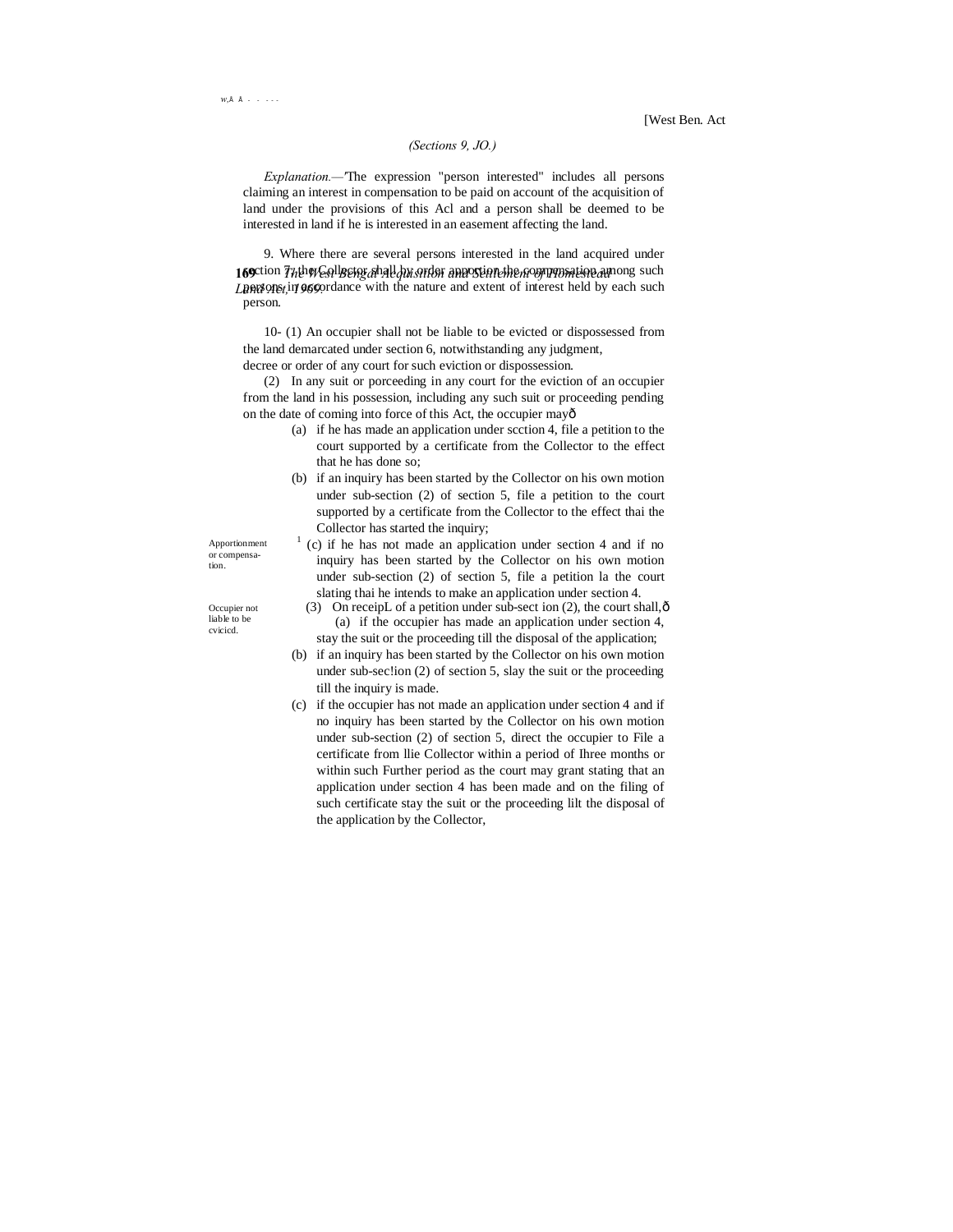## *The West Bengal Acquisition and Settlement of Homestead Land Act, 1969. (Sections 11-14.)*

(4) The certificate referred to in clauses (a) and (b) of sub-section (2) shall, on application by an occupier, be issued by the Collector in such manner as may be prescribed.

11. (1) When land is acquired under section 7, ihe Col lector shall settle ii with the occupier who has made the application under section 4.

(2) The occupier to whom any land is settled under sub-section (1) shall have ihe statusô

(i) of a *raiyat,* if such land is agricultural land, or

Sedlcmcnl of land and julus of occupicr.

Abalcmcni of revenue or real.

(ii) of a non-agricultural tenant, if such land is non-agricultural land:

Provided that such occupier shall not be liable to pay any revenue or rent for such land.

12. Any person whose land has been acquired under the provisions of section 7 shall be entitledô

- (a) if ihe land is included in any holding, to have the revenue payable by him abated by such amount as bears ihe same proportion to such revenue as the area of the land acquired bears to the area of such holding, and
- (b) if the land is included in any no n-agricultural tenancy, to have the rent payable by him abated by such amount as bears the same proportion to such rent as Ihe area of ihe land acquired tie are to the area of such tenancy.

13. An appeal shall lie from an order under this Act, ô

- Appeal. (a) to the Collector of the district, where Ihe order is made by an officer below the rank of an AdditionaJ District Magistrate, and
- (b) to the Commissioner of the Division, where the order is made by the Collector of a district or an Additional District Magistrate,

if preferred within thirty days from the date of the order appealed against and ihe decision of the Collector or of the Commissioner, as the case may be, shall be final.

Act lo 14. The provisions of this Act shall have effect notwithstanding anything to the contrary co/ilained in any other law or in any contract express or implied or in any instrument and notwithstanding any usage or custom lo the contrary.

override olher laws.

170